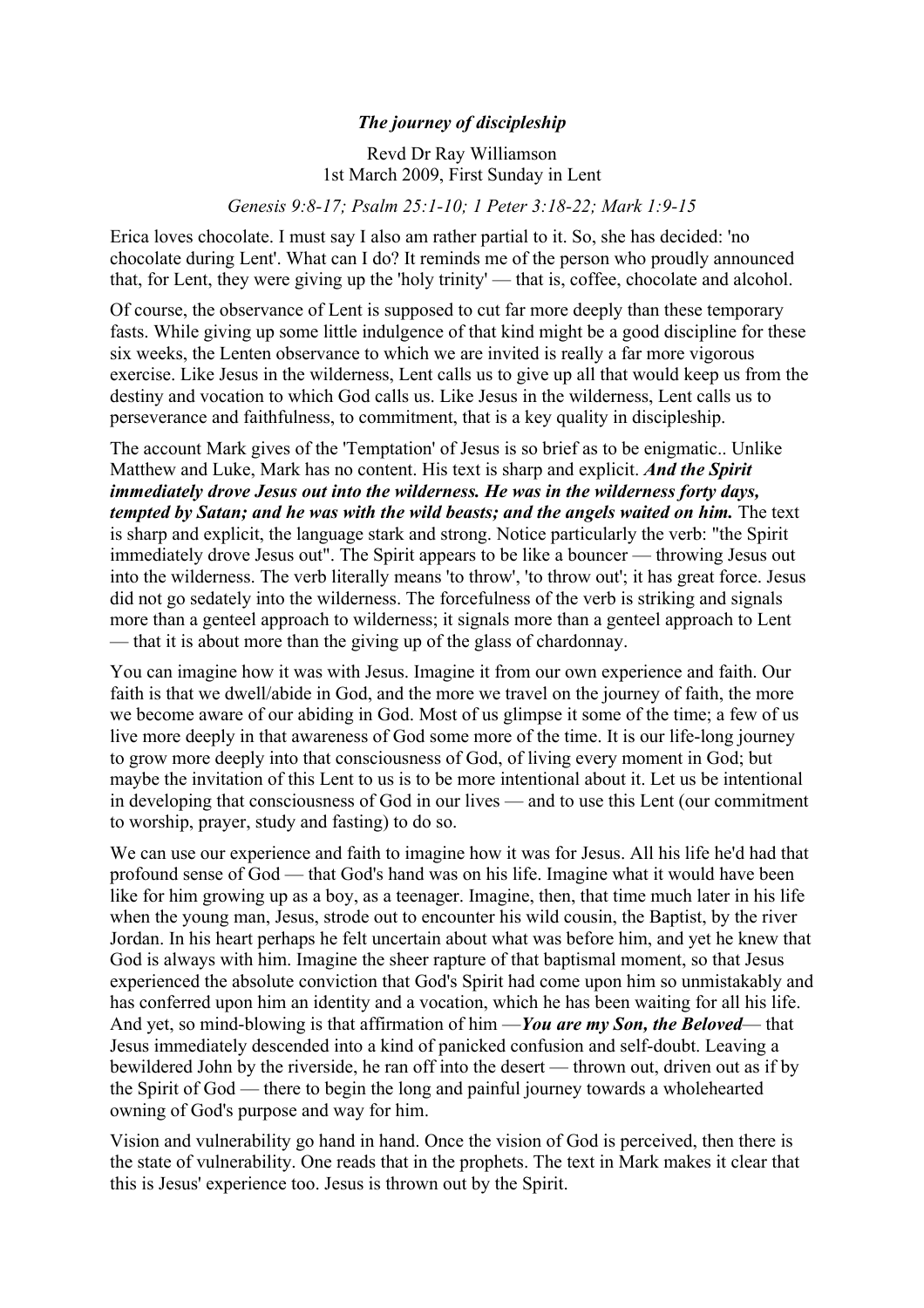Then the working through of the vision occurred in a place of deprivation. Mark tells us that Jesus spent forty days and nights in such a place — the wilderness, that place of wavering, of doubt and uncertainty, of vulnerability. This is the time of loneliness, when doubts and rival versions assail the mind of Jesus — although we get that insight more from Matthew and Luke. For Mark, the wilderness for Jesus is all about confronting, battling the satanic impulses. There he battled the base and animal-like instincts of the many fears that arose within him: we can imagine he endured fears, such as the fear of exposing himself fully to the purposes of God, the fear of ridicule and misunderstanding, the fear of being hurt or even killed as the prophets had been, fear of failing utterly.

This desert pilgrimage of Jesus is a familiar one for Christians. It is a pilgrimage we are all called to walk, in a profound discipleship of Christ. Lent reminds us of that. And perseverance is a key quality in discipleship.

Therefore, it is important to notice a couple of things about Lent. First, Lent is not simply a period of time which began last Wednesday and ends at Easter, then to be forgotten until next year. No! Like Advent, and Easter, and all the seasons of the Christian year, Lent is always with us. It is a dangerous and difficult moment in the divine becoming that breaks into our ordinary and human becoming. It is a summoning and a command that could arrive into the midst of your life and mine at any time. Lent is the experience of struggle, of doubt, of trial. Lent is the call to count the cost of being a disciple. Lent is the time of decision.

The second point follows on from this. Lent is certainly about more than just putting aside one's bad habits or addictions (chocolate or coffee or whatever) for a time, only to take them up again on Easter. Lent is supposed to cut far more deeply than that. Like Jesus in the wilderness, Lent calls us to give up all that would keep us from the destiny and vocation to which God calls us. We are called to make a permanent fast from the attitudes and behaviour that would maim or destroy our own lives or the lives of others. Like the love of status. Or the power-surge that comes in putting someone else down. Or the greed that refuses to share what we have with our poorest neighbours.. Or our addiction to self-protection — or to playing the victim. Lent is about fasting, certainly! But the fasting should press deep, deep down, into the places where our most secret appetites are, there to starve them of their horrible power over all that is good and noble and true in us — so that God may live more fully in their place.

So Lent is a place of vulnerability. Whenever we catch that kind of vision of what it is to which God is inviting us, it is uncomfortable, and we might want not to go there — because it would make us feel vulnerable. We become aware of just how very much we love the easier way. We become aware of what the life of discipleship might mean, and we wonder about our resolve to live it. They are difficult issues to face, but they must be faced if we are to persevere in the journey with Christ. Perseverance is a key quality of discipleship. During Lent, we can focus on Jesus and reflect on the connection between vision and vulnerability and the need for perseverance. It is only as we persevere — strengthen our commitment that we will continue our faith journey to grow more deeply into awareness of God.

Owning a vision for this parish — the sense of the call of God — to be a committed community of faith can be a real crunch point. It is the point where vision and vulnerability merge. What would it mean to be more committed, to persevere more diligently, in our discipleship — both individually and as a community? The answer each of us might give to such a question might make us feel distinctly vulnerable. The level of existing commitment might seem very comfortable; what we practise at the moment and how we do it gives us a certain security, and that feels very OK. But they are pertinent questions — worth pondering: especially on a day when the AGM is to be held, especially during an interregnum, especially during Lent.